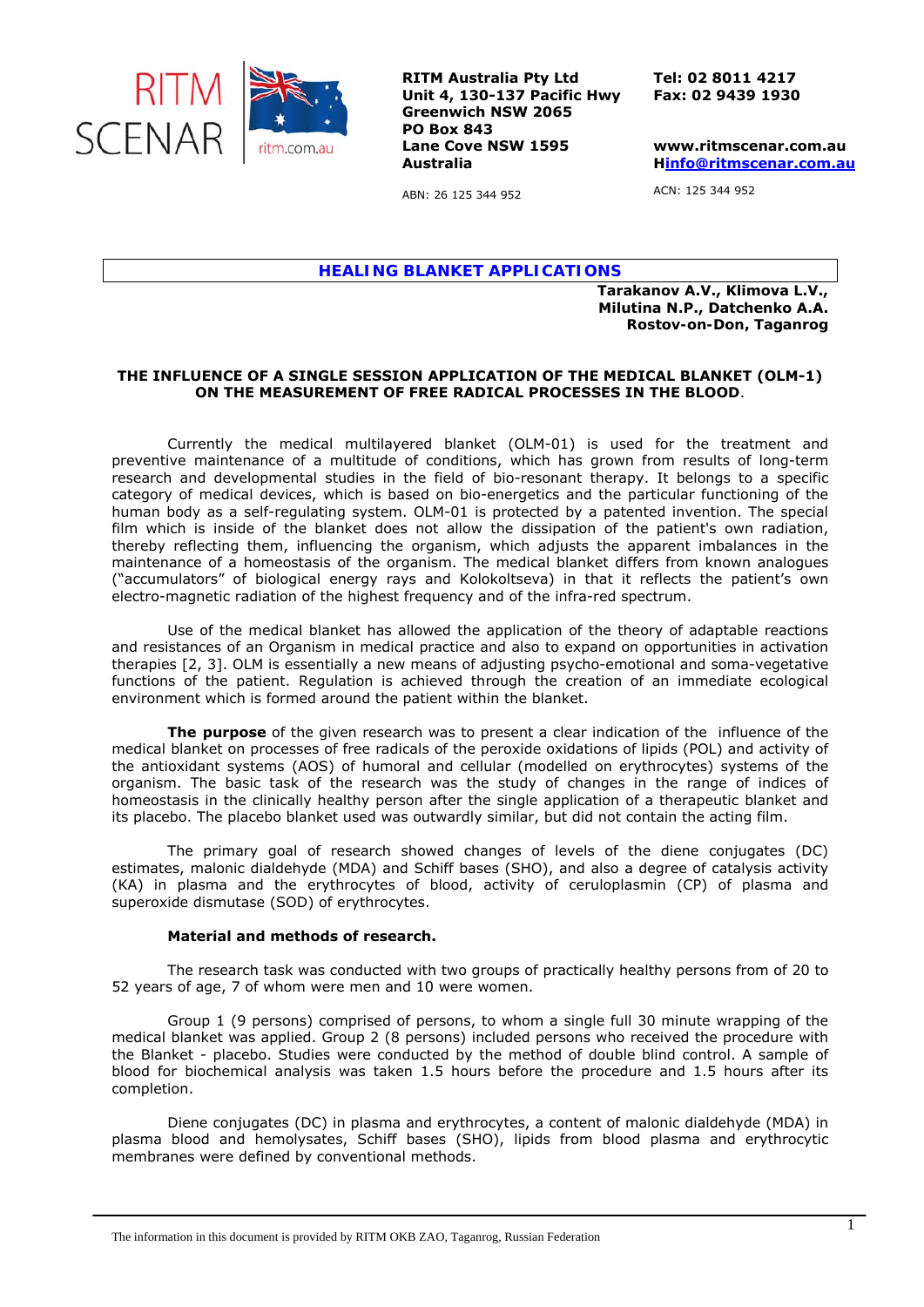In determining the activity of the catalysis (KA) in the blood plasma, the methods of M.A. Korolook et. al. (1988) were used. Activity in the KA in the haemolysis of erythrocytes were defined by the method of M.Luck (1963). The oxidated activity of ceruloplasmin (CP) in blood plasma were determined by Revina's method modified by V.G. Kolba, V.C. Kamishnikova (1982). Activity of the superoxide dismutase (SOD) were defined by the method of Fried (1975). Summation peroxide activity (SPA) in the blood plasma – A.I. Lukash et. al. (1966). The number of peripheral erythrocytic haemoglobin (PEG) – haemoglobincyanidal method (A.V. Karakashov, E.P. Vichev, 1973).

Structural condition of erythrocytic membranes were determined with the assistance of fluorescent pyrene probes (U.A. Vladimorov, G.E. Dobretsov, 1980; G.E. Dobretsov 1989). The defined coefficient pyrene excimer (Fe/Fm). The micro viscosity of erythrocytic membranes was estimated at a wave stimulation length of 334 nanometers and 282 nanometers, maxima fluorescence of wave lengths formed for the monomers of pyrene - 393 nanometers, for excimers - 470 nanometers. The degree of immersion proteins in the lipid bilayer was defined by the suppression of the fluorescence pyrene proteins - ΔF (Fo-F/Fo), to a derivative at a maximum stimulation wave length of 282 nanometers and fluorescence wave length of 330 nanometers (U.A. Vladimirov, G.E. Dobretsov, 1980). Erythrocytic membrane polarity was estimated by the intensity ratio of the two fluorescence monomeric forms F372 / F393 near stimulation length of 334 nm and 282 nm (G.E. Dobretsov, 1989).

From the analysis results consideration was given to the changing research parameters within the time constraints of the investigation of each group and was expressed in percentages of baseline levels.

## **Research Results and Discussion.**

Dynamics of the activity of the systems POL/AOS of plasma blood in the supervised groups is presented in Table 1. **Table 1** 

| <b>Parameters</b>         | [OLM] Group 1  |                            | Dynamics or the activity or the systems FOL/AOS or plasma blood in the sapervised groups<br><b>Placebo Group 2</b> |                            |
|---------------------------|----------------|----------------------------|--------------------------------------------------------------------------------------------------------------------|----------------------------|
|                           | <b>Initial</b> | After $1 \frac{1}{2}$ hrs  | <b>Initial</b>                                                                                                     | After $1 \frac{1}{2}$ hrs  |
| <b>DK</b><br>nmol/ml      | $16,8 \pm 2,6$ | $18,9 \pm 3,5$<br>$+12,4%$ | $15,1 \pm 1,6$                                                                                                     | $14,8 \pm 2,1$<br>$-2,0%$  |
| <b>MDA</b><br>nmol/ml     | $28,5 \pm 3,1$ | $29,8 \pm 2,1$<br>$+4,3%$  | $31,6+4,5$                                                                                                         | $27,5 \pm 3,4$<br>$-13,1%$ |
| <b>SHO</b><br>otn. ed./ml | $1,60\pm0,19$  | $1,57\pm0,17$<br>$-2,1%$   | $2,0+0,1$                                                                                                          | $1,9+0,2$<br>$-7,9%$       |
| <b>KA</b><br>Nmol H2O2/ml | $15,8 \pm 3,4$ | $15,3 \pm 2,6$<br>$-3,0%$  | $19,4 \pm 2,2$                                                                                                     | $15,9 \pm 1,7$<br>$-18,0%$ |
| <b>CP</b><br>Mkm/l        | $0,9\pm0,1$    | $0,9\pm0,1$<br>$+2,7%$     | $1,4\pm0,1$                                                                                                        | $1,3\pm0,1$<br>$-5,9%$     |

*Dynamics of the activity of the systems POL/AOS of plasma blood in the supervised groups* 

Legend: In the second column percentage changes in the rate relative to its original value.

Due to the fact that the OLM's attributable factors were of a small intensity [9], we did not expect statistically significant changes in biochemical parameters, and we found this to be correct in considering dynamic tendencies of the research parameters.

In general, a picture of minor free radical and lipoperoxidization activation processes was seen in the parameter levels in the system POL/AOS of plasma blood of the volunteers of the first group. This activation is accompanied by accumulation only of primary and by-products of the POL as a result of the tendency to reduce its end-products, Schiff bases, i.e. those substances of POL which render irreversible effect [1, 4]. Against this backdrop are noted manifested variations of enzymatic antioxidants activity. So activity of КА had decreased by 3 %, and the CP – had increased by 2, 7 %. In the control group there was a tendency of a reduction in the formation of free radicals and products POL, as well as a reduction in enzymatic activity of АОS was also evident.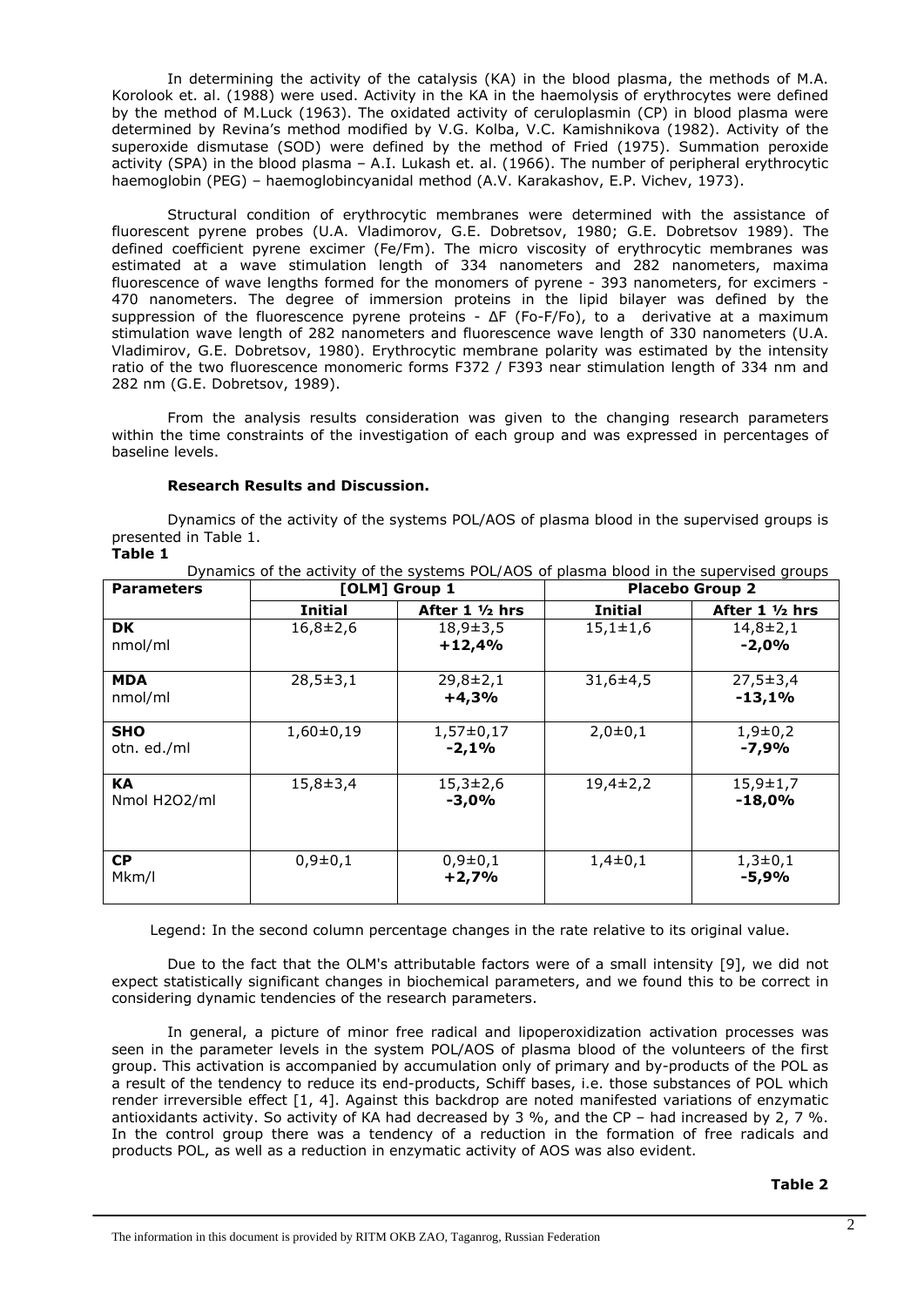*Dynamics of parameters of the system POL/AOS erythrocytes, in the supervised group.* 

|                               | [OLM] Group 1  |                            | <b>Placebo Group 2</b> |                           |
|-------------------------------|----------------|----------------------------|------------------------|---------------------------|
| <b>Parameters</b>             | <b>Initial</b> | After $1 \frac{1}{2}$ hrs  | <b>Initial</b>         | After $1 \frac{1}{2}$ hrs |
| <b>DK</b><br>nmol/mg Nb       | $3,29\pm0,25$  | $3,27\pm0,26$<br>$-0.6%$   | $7,6 \pm 0,5$          | $6,2\pm0,4*$<br>$-19,5%$  |
| <b>MDA</b><br>nmol/ mg Nb     | $5,3 \pm 0.7$  | $4,8 \pm 0,6$<br>$-8.4%$   | $4,5 \pm 0.6$          | $3,9 \pm 0,4$<br>$-12,2%$ |
| <b>SHO</b><br>otn. ed./ mg Nb | $0,71\pm0,14$  | $0,66 \pm 0,10$<br>$-7,1%$ | $0,44\pm0,04$          | $0,37\pm0,06$<br>$-16,3%$ |
| Sod<br>ed./ mg Nb             | $3,3\pm0,2$    | $4,0\pm0,3$<br>$+19,9%$    | $32,3 \pm 0,2$         | $3,5\pm0,1$<br>$+4,8%$    |
| <b>KA</b><br>Nmol H2O2/ml     | $23,6 \pm 0,8$ | $26,3\pm2,2$<br>$+11,3%$   | $18,6 \pm 1,1$         | $18,8 \pm 1,4$<br>$+0,7%$ |

Legend: \* - reliability figure differences (P <0,05), compared with the reference value; in the second line the percentage changes in the rate relative to its original value.

Dynamics in the system's parameters of POL/AOS erythrocytes in the supervised groups is presented in Table 2. Changes in the levels of system's erythrocyte parameters of POL/AOS in the supervised groups were unidirectional and were expressed in the tendency of decreased activity in the processes of lipid pero-oxidations, accompanied with insignificant activation of enzymes of antiradical protection. But in the second group there was a greater reduction in the level of products of POL, where the level of DK decreased by 19,5 % (P <0,05), in comparison with the first group where parameters practically did not differ in the baseline. Activation of the erythrocytes SOD and КА was expressed more in the first group where the increase of activity SOD achieved 19,9 %, and KA – 11,3 % (in the second group of  $4,8$  % and 0,7 % respectively).

# **Table 3**

*Dynamics in the parameters of the structural condition of erythrocyte membranes in the supervised groups of OLM (group 1) and Placebo (group 2).* 

|                                | <b>OLM Group 1</b> |                           | <b>Placebo Group 2</b> |                           |
|--------------------------------|--------------------|---------------------------|------------------------|---------------------------|
| <b>Parameters</b>              | <b>Initial</b>     | After $1 \frac{1}{2}$ hrs | <b>Initial</b>         | After $1 \frac{1}{2}$ hrs |
| <b>SPA</b><br>ed./ml           | $6,3 \pm 1,1$      | $6,7 \pm 0,9$<br>$+7,7%$  | $2,3 \pm 0,5$          | $2,2\pm0,5$<br>$-7,0%$    |
| <b>VEG</b><br>mkM/l            | $4,8 + 0,6$        | $4,9 \pm 0,6$<br>$+2,3%$  | $6,5 \pm 1,5$          | $4,4\pm0,4$<br>$-33,3%$   |
| <b>Fe/Fм 334</b><br>Otn.ed.    | $0,75\pm0,03$      | $0,75\pm0,04$<br>$-0,3$ % | $0,76 \pm 0,03$        | $0,81\pm0,03$<br>$+7,1%$  |
| $Fo-F/Fo(\Delta F)$<br>Otn.ed. | $0,13\pm0,01$      | $0,10\pm0,01$<br>$-22,9%$ | $0,147\pm0.01$         | $0,154\pm0.01$<br>$+4,3%$ |
| F372/F393<br>$(334)$ Otn.ed.   | $1,07\pm0,03$      | $1,04\pm0,05$<br>$-3,0%$  | $1,073\pm0,01$         | 1,065±0,02<br>$-0,7%$     |
| F372/F393<br>$(282)$ Otn.ed.   | $1,12\pm0,03$      | $1,15\pm0,04$<br>$+2,7%$  | $1,27\pm0,02$          | $1,26\pm0,02$<br>$-1,1%$  |

Note: the second line shows the percentage changes in the rate relative to its original value.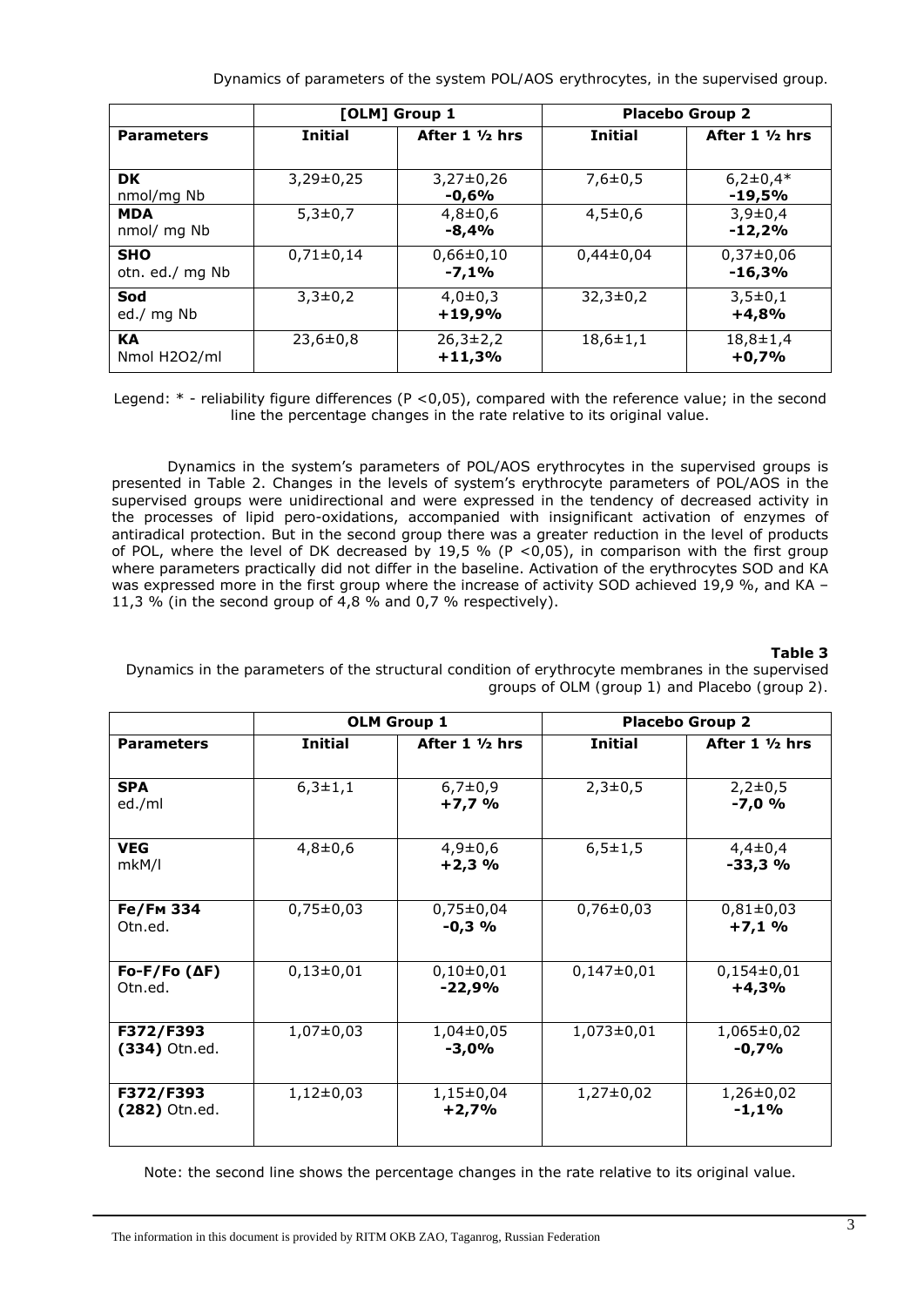Dynamics in parameters of the structural condition of erythrocyte membranes in the supervised groups is presented in Table 3. In the erythrocyte membranes surveyed in the first group the polarity environment of the pyrene probe (F 372/393) certified the transferred destructive cell processes of activation of the POL which increased in the zones of the lipid protein membrane contacts of 2,7 %, and in the lipid bi-layer there was a decrease of 2,3 %. Practical absence of dynamics in the excimer pyrene factor testifies to absence of changes in micro viscosity of lipid zones and lipid proteins membrane contacts that confirm minor alterations of activity and the POL. However, an exponent of the immersion of proteins in lipid bi-layers, as one of the parameters of stability of a membrane including functional, has decreased by 22, 9 %. Such a tendency can testify to some deterioration of functionalities and stability of the erythrocyte membrane due to deterioration of its structural parities. The level of figures of SPA and VEG indirectly confirm plasmas which in the first group have slightly grown (7, 7% and 2, 3 % respectively).

In the second group dynamics of the listed parameters testifies to more favourable changes in erythrocyte membrane structure. Micro viscosity of lipid zones and lipid protein membrane contacts had slightly decreased, consequences of activation of the POL in these zones was almost non evident, Membrane stability tended to increase which proved to be a true decrease in SPA and VEG levels (on 7,0 % and 33,3 % accordingly).

#### **Conclusion.**

1. The comparative analysis of parameters of the system POL/AOS of blood plasma and erythrocyte upon a single application of the OLM and placebo has revealed a difference of their influence on an organism of the healthy person.

2. In blood plasma upon a single application of the OLM the tendency to activate free radical processes and lipoperoxidisation is noted in the tendency to decrease the activity in КА and increase the activity of CP. In the group with the placebo there was the tendency of a decrease in the accumulation of free radicals and products POL, and also a decrease in enzymatic activity in the АОS was revealed.

3. In erythrocytic influence, the OLM practically does not change activity of the processes POL on the basis of the tendency of enzymatic activation in antiradical protection. Despite this, stability of the membrane decreased a little, to which modest levels of growth in SPA and VEG plasmas indirectly testifies. In the group with the placebo the tendency was a decrease in accumulation of products POL was revealed and a smaller enzymatic activation part of АОS on the basis of the tendency to increase the membrane stability that proved to be a true modest decrease in levels of SPA and VEG.

4. The changes noted in the system of free radicals POL-АОS in plasma and blood erythrocyte of practically healthy persons as a due result of the application of the OLM, a possibility to compare this analogy to the adaptable training reactions of activation promoting normalization of processes of self-regulation and cainogenesis.

## **The Literature.**

1. Vnykov В.В., Kvasha P.P., Ananyan A.A., Milutina N.P. Lipid peroxidation and structurally functional properties of erythrocytes in rats with hypoxia. - Rostov-on-Don, 1995. – p.16

2. Garkavi L.H., Kvakina E.B., Ukolova M.A. Adaptable reactions and resistance of an organism. – Rostov-on-Don: Publishing house Rostov University, 1979. – p.128

3. Garkavi L.H., Kvakina E.B., Kuzmenko T.S. Antistressor Reactions and Activation Therapy. Reactions of activation as a way to health through processes of self-regulation. – М.: IMEDIS, 1998. – p.656

4. Zhdanov Г.Г., Nodel M.L. Problem of hypoxia with resuscitation patients in view of free-radical theory // the Bulletin Intensive Therapies. - 1996. - №1. - С.23-27.

5. Kashtanov S.I., Zvyagintseva M.A., Kosharskaya I.L., Mezentsev L.V., Gurin V.N. Nitrogen monooxide in mechanisms of stability in Cardiovascular functions under emotional stress // The Bulletin Russian Academy Of Medical Science. - 2000. - №4. - С.21-25.

6. Manuhina E.B., Lyamina N.P., Dolotovskaja P.V., et. al. The Role of Nitrogen oxide and oxygen free radicals in pathogenesis of arterial hypertension // Cardiology. – 2002. - №11. – С.73-84.

7. Manuhina E.B., Malyshev I.J., Arhipenko J.V. Nitrogen oxide in the cardiovascular system: the role in adaptable protection // The bulletin Russian Academy of Medical Science. – 2000. - №4. - С.16-21. 8. Osipov A.N., Borisenko G.G., Kazarinov K.D., Vladimirov J.A. Nitrogen oxide, haemoglobin and laser irradiation // The Bulletin Russian Academy Of Medical Science. - 2000. - №4. - С.48-52.

9. Podkolzin A.A., Dontsov V.I. Factors of Small Intensity in Bio-activation and Immune Correction - М.: Panas-Aero, 1995. – p.195

10. Reutov V.P. Aspects of Medical and Biological Nitrogen Oxide cycles and Superoxide, an anionradical // Russian Academy of Medical Science. - 2000. - №4. - С.35-41.